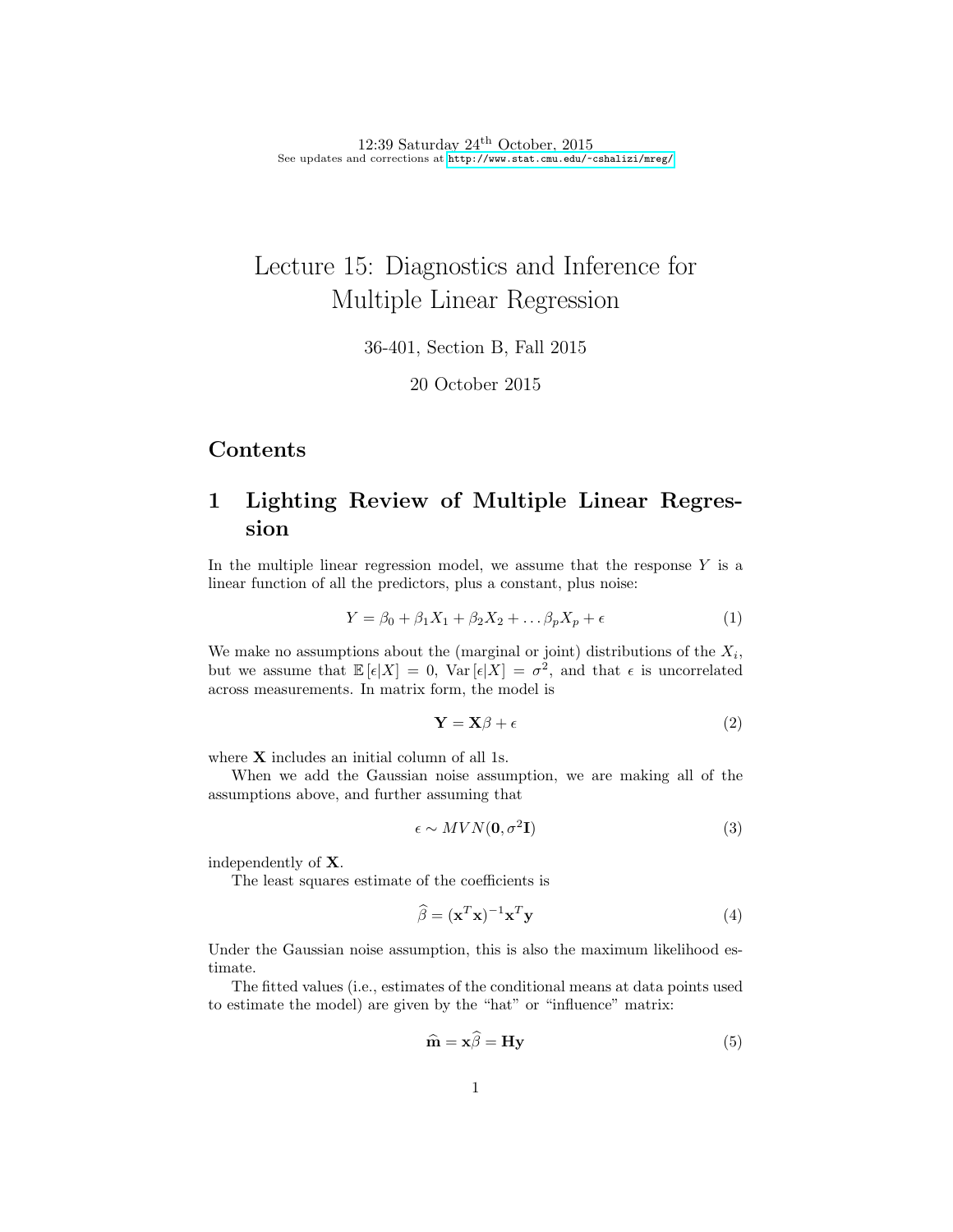2 1.1 Point Predictions

which is symmetric and idempotent. The residuals are given by

$$
\mathbf{e} = (\mathbf{I} - \mathbf{H})\mathbf{y} \tag{6}
$$

and  $\mathbf{I} - \mathbf{H}$  is also symmetric and idempotent.

The expected mean squared error, which is the maximum likelihood estimate of  $\sigma^2$ , has a small negative bias:

$$
\mathbb{E}\left[\hat{\sigma}^2\right] = \mathbb{E}\left[\frac{1}{n}\mathbf{e}^T\mathbf{e}\right] = \sigma^2 \frac{n-p-1}{n} = \sigma^2 \left(1 - \frac{p+1}{n}\right) \tag{7}
$$

Since  $\mathbf{H}\mathbf{x}\beta = \mathbf{x}\beta$ , the residuals can also be written

$$
\mathbf{e} = (\mathbf{I} - \mathbf{H})\epsilon \tag{8}
$$

hence

$$
\mathbb{E}\left[\mathbf{e}\right] = \mathbf{0} \tag{9}
$$

and

<span id="page-1-1"></span>
$$
Var\left[\mathbf{e}\right] = \sigma^2(\mathbf{I} - \mathbf{H})\tag{10}
$$

Under the Gaussian noise assumption,  $\hat{\beta}$ ,  $\hat{\mathbf{m}}$  and **e** all have Gaussian distributions (about which more below, §[3.1\)](#page-8-0).

### <span id="page-1-0"></span>1.1 Point Predictions

Say that  $\mathbf{x}'$  is the  $m \times (p+1)$  dimensional matrix storing the values of the predictor variables at  $m$  points where we want to make predictions. (These may or may not include points we used to estimate the model, and  $m$  may be bigger, smaller or equal to n.) Similarly, let Y' be the  $m \times 1$  matrix of random values of  $Y$  at those points. The point predictions we want to make are

$$
\mathbb{E}\left[\mathbf{Y}'|\mathbf{X}'=\mathbf{x}'\right]=\mathbf{m}(\mathbf{x}')=\mathbf{x}'\beta\tag{11}
$$

and we estimate this by

$$
\widehat{\mathbf{m}}(\mathbf{x}') = \mathbf{x}'\widehat{\boldsymbol{\beta}}\tag{12}
$$

which is to say

$$
\widehat{\mathbf{m}}(\mathbf{x}') = \mathbf{x}'(\mathbf{x}^T \mathbf{x})^{-1} \mathbf{x}^T \mathbf{y}
$$
\n(13)

(It's easy to verify that when  $\mathbf{x}' = \mathbf{x}$ , this reduces to **Hy**.)

Notice that the point predictions we make anywhere are always weighted sums (linear combinations) of the values of the response we happened to observe when we estimated the model. The weights just depend on the values of the predictors at the original data points, and at the points where we'll be making predictions — changing the responses doesn't change those weights.

# 2 Diagnostics for Multiple Linear Regression

Before proceeding to detailed statistical inference, we need to check our modeling assumptions, which means we need diagnostics.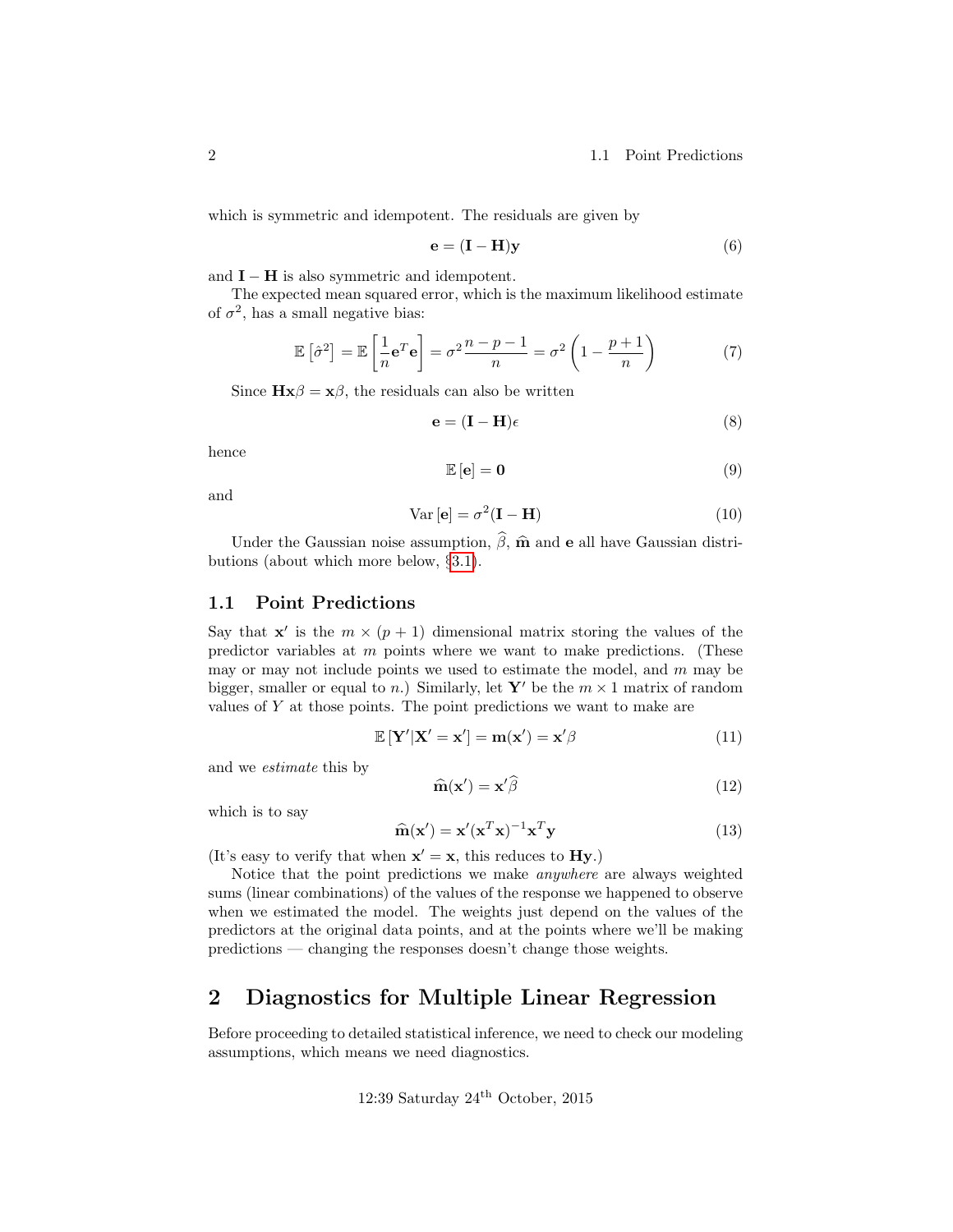### 2.1 Plot All the Things!

All of the plots we learned how to do for simple linear regression remain valuable:

- 1. Plot the residuals against the predictors. This now means p distinct plots, of course. Each of them should show a flat scatter of points around 0 (because  $\mathbb{E}[\epsilon|X_i] = 0$ ), of roughly constant width (because Var $[\epsilon|X_i] =$  $\sigma^2$ ). Curvature or steps to this plot is a sign of potential nonlinearity, or of an omitted variable. Changing width is a potential sign of non-constant variance.
- 2. Plot the squared residuals against the predictors. Each of these p plots should show a flat scatter of points around  $\hat{\sigma}^2$ .
- 3. Plot the residuals against the fitted values. This is an extra plot, redundant when we only have one predictor (because the fitted values were linear in the predictor).
- 4. Plot the squared residuals against the fitted values.
- 5. Plot the residuals against coordinates. If observations are dated, timestamped, or spatially located, plot the residuals as functions of time, or make a map. If there is a meaningful order to the observations, plot residuals from successive observations against each other. Because the  $\epsilon_i$ are uncorrelated, all of these plots should show a lack of structure.
- 6. Plot the residuals' distribution against a Gaussian.

Out-of-sample predictions, with either random or deliberately selected testing sets, also remain valuable.

#### 2.1.1 Collinearity

A linear dependence between two (or more) columns of the x matrix is called collinearity, and it keeps us from finding a solution by least squares. (In fact, collinearity at the population level makes the coefficients ill-defined, not just impossible to estimate.) Collinearity between a pair of variables will show up in a pairs plot as an exact straight line. Collinearity among more than two variables will not. For instance, if  $X_3 = (X_1 + X_2)/2$ , we can't include all three variables in a regression, but we'd not see that from any of the pairs.

Computationally, collinearity will show up in the form of the determinant of  $\mathbf{x}^T\mathbf{x}$  being zero. Equivalently, the smallest eigenvalue of  $\mathbf{x}^T\mathbf{x}$  will be zero. If lm is given a collinear set of predictor variables, it will sometimes give an error messages, but more often it will decide not to estimate one of the collinear variables, and return an NA for the offending coefficient.

We will return to the subject of collinearity in lecture 17.

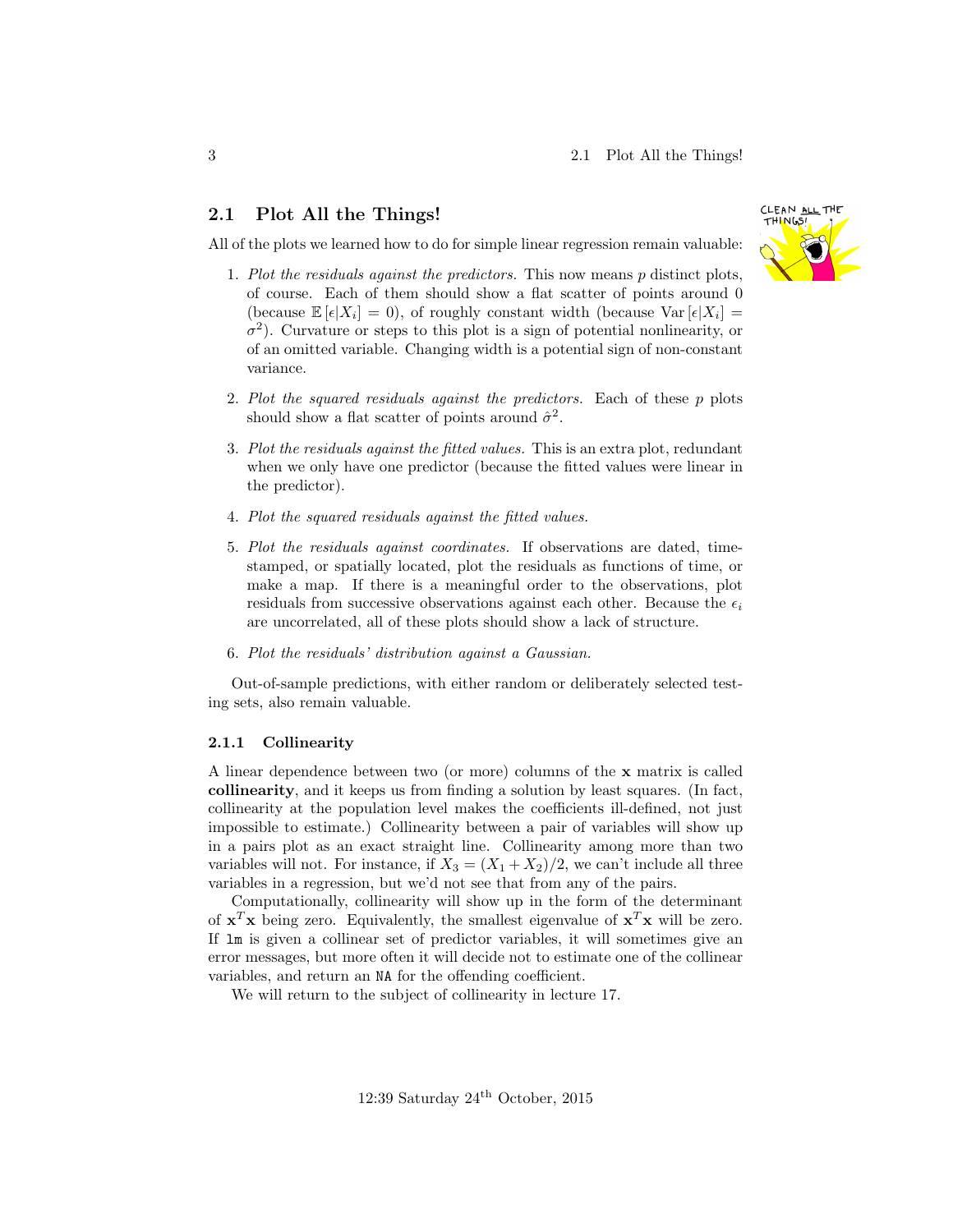```
# Minimal simulation of interactions
# Model: Y = \sin(X1 * X2) + \text{noise}X \leftarrow \text{matrix}(\text{runit}(200), \text{ncol}=2)Y \leftarrow \sin(X[, 1] * X[, 2]) + \text{rnorm}(200, 0, 0.1)df \leq data.frame(Y=Y, X1=X[,1], X2=X[,2])
missed.interact <- lm(Y ~ X1+X2, data=df)
```
FIGURE 1: Simulating data from the model  $Y = \sin X_1 X_2 + \epsilon$ , to illustrate detecting interactions. Self-checks: what is the distribution of  $X_1$  and  $X_2$ ? what is  $\sigma^2$ ?

#### 2.1.2 Interactions

Another possible complication for multiple regression which we didn't have with the simple regression model is that of interactions between variables. One of our assumptions is that each variable makes a distinct, additive contribution to the response, and the size of this contribution is completely insensitive to the contributions of other variables. If this is *not* true — if the relationship between Y and  $X_i$  changes depending on the value of another predictor,  $X_j$  — then there is an interaction between them.

There are several ways of looking for interactions. We will return to this subject in Lecture 19, but, for now, I'll stick with describing some diagnostic procedures.

Sub-divide and re-estimate The simplest thing to do, if you suspect an interaction between  $X_i$  and  $X_j$ , is to sub-divide the data based on the value of  $X_j$ , into two or more parts, and re-estimate the model. If there is no interaction, the coefficient on  $X_i$  should be the same, up to estimation error, in each part of the data. (That is, there should be no significant difference in the estimated coefficients.) While in principle straightforward, drawbacks to this include having to guess how to sub-divide the data (into two parts? three? more?), and at what values of  $X_j$  to make the cuts.

Scatterplot with color or symbols A more visual alternative is to plot the residuals against  $X_i$ , as usual, but to give each point a color which varies continuously with the value of  $X_i$ . In the absence of interactions, there should be no pattern to the colors. If there are interactions, however, we could predict what the residuals will be from knowing both variables, so we should tend to see similarly-colored regions in the plot.

If color is not available, a similar effect can be obtained by using different plotting symbols, corresponding to different values of  $X_i$ .

3D Plots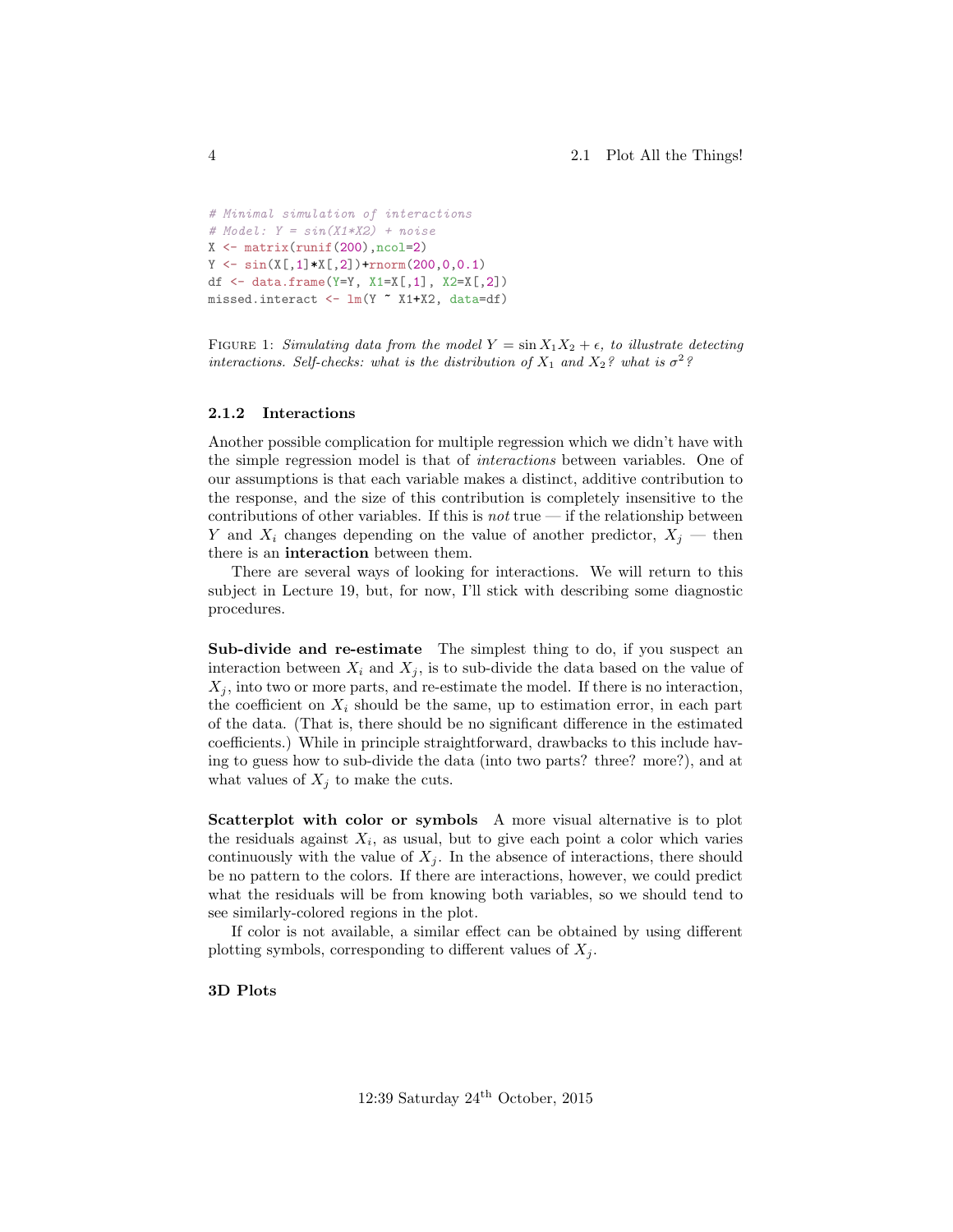5 2.1 Plot All the Things!

```
coefficients(summary(lm(Y~X1+X2, data=df, subset=which(df$X2 < median(df$X2)))))
## Estimate Std. Error t value Pr(>|t|)
## (Intercept) -0.09257462 0.03356206 -2.758311 6.944694e-03
## X1 0.13546201 0.04375679 3.095794 2.566032e-03
## X2 0.50563560 0.08964297 5.640549 1.673144e-07
coefficients(summary(lm(Y~X1+X2, data=df, subset=which(df$X2 > median(df$X2)))))
## Estimate Std. Error t value Pr(>|t|)
## (Intercept) -0.3024995 0.04246205 -7.123997 1.851872e-10
## X1 0.6441399 0.03553877 18.124990 6.582246e-33
              0.4539010 0.05363622 8.462584 2.764062e-13
```
FIGURE 2: Here we have sub-setted the data based on the value of the second predictor (dividing it, somewhat arbitrarily, at its median). Notice that the difference in the two coefficients for  $X_1$  is much larger than their standard errors. Can you give a significance level for the difference in means?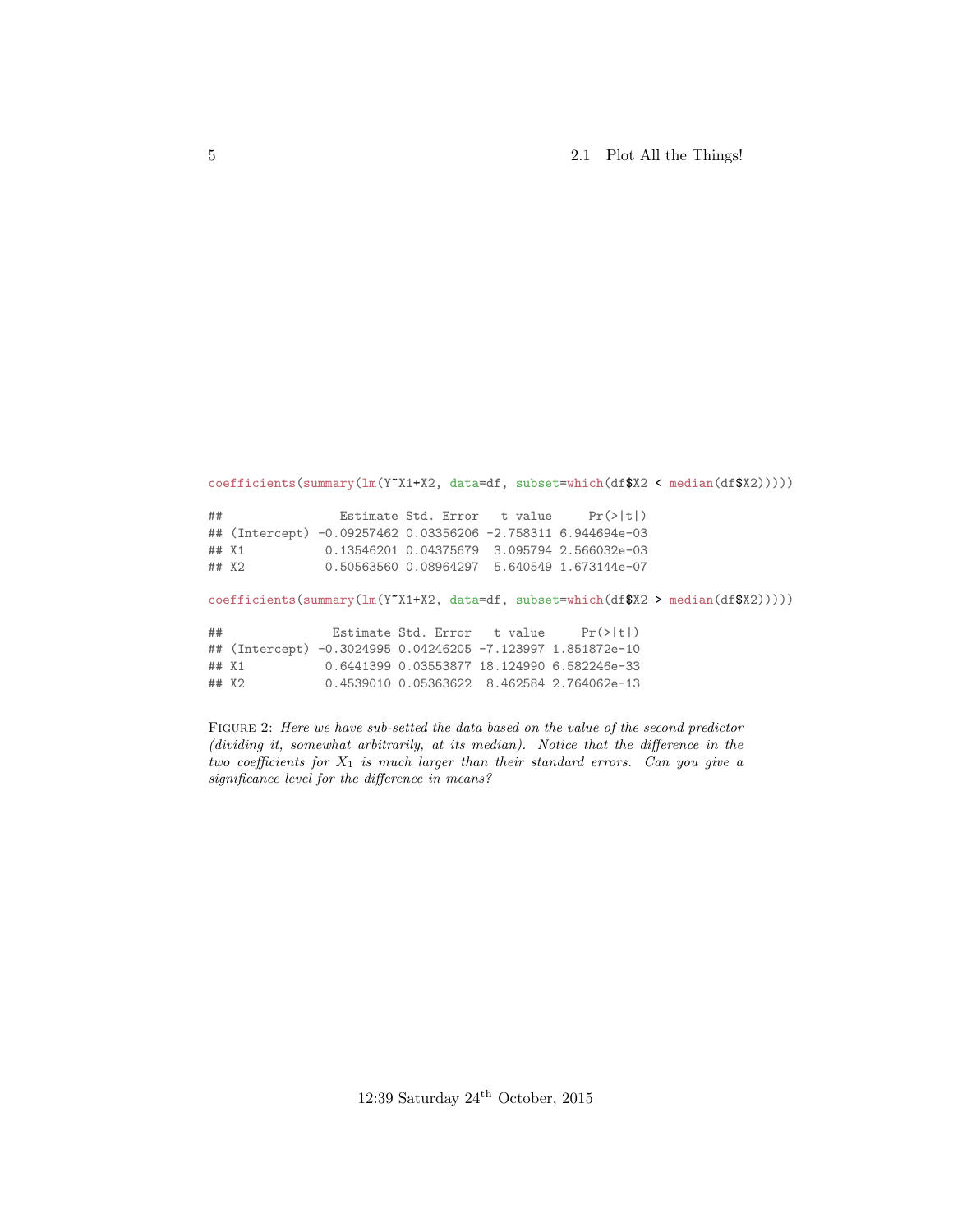

```
# Create a vector of gradually-changing colors, with one entry for
# each data point
the.colors <- rainbow(n=nrow(df))
# For each data point, see how it ranks according to X2, from smallest (1)
# to largest
the.ranks <- rank(df$X2)
# Plot residuals vs. X1, colored according to X2
  # Defining the color and rank vectors makes this next line a bit less
  # mysterious, but it's not necessary; this could all be a one-liner.
plot(df$X1, residuals(missed.interact), pch=19, col=the.colors[the.ranks],
     xlab=expression(X[1]), ylab="Residuals")
```
FIGURE 3: Plotting residuals from the linear model against  $X_1$ , with the color of the point set by the value of  $X_2$ . Notice the clumping of points with similar colors: this means that knowing both  $X_1$  and  $X_2$  lets us predict the residual. Horizontal bands of the same color, on the other hand, would show that  $X_2$  helped predict the residuals but  $X_1$  did not, pointing to a mis-specification for the dependence of Y on  $X_2$ .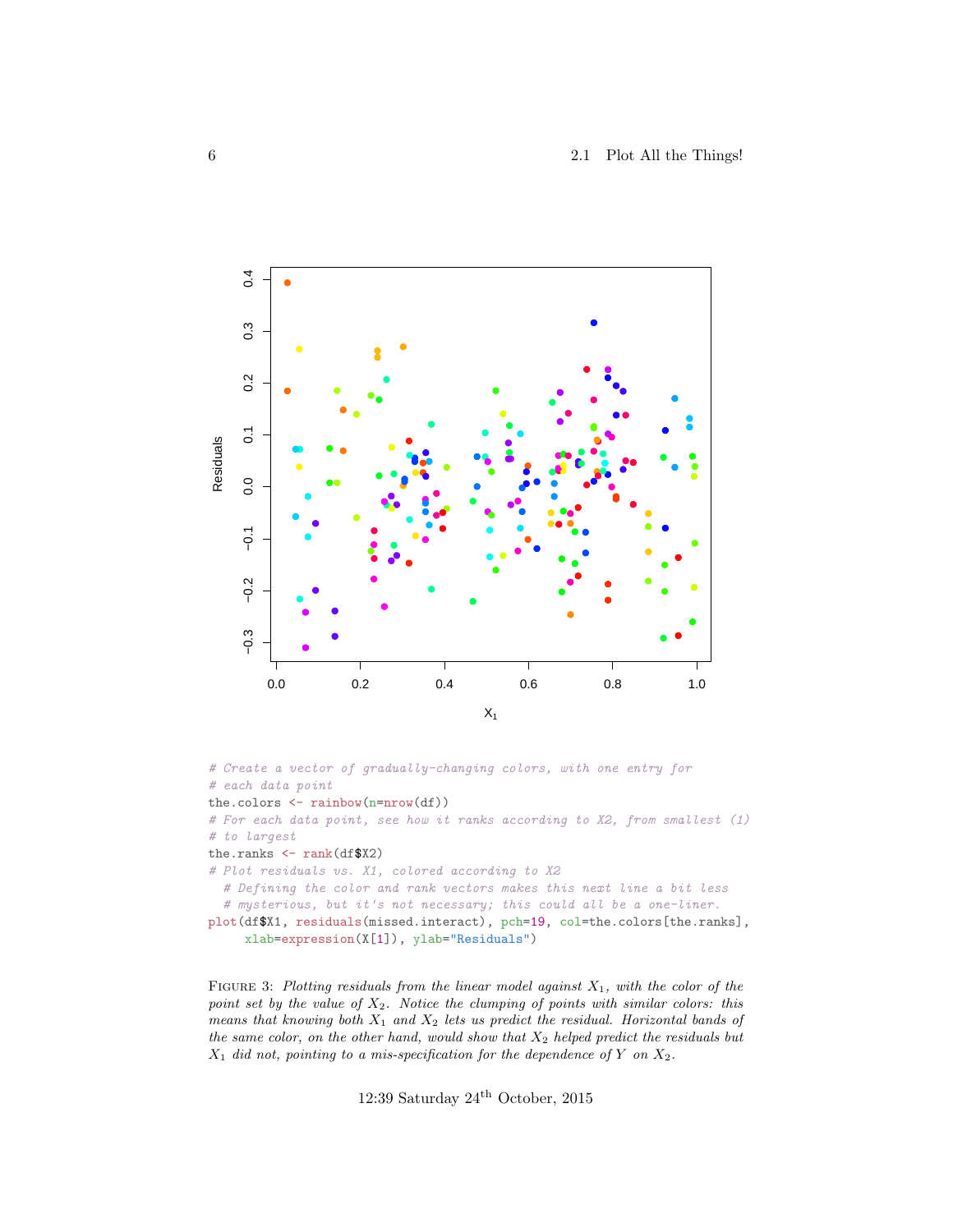7 2.1 Plot All the Things!



```
library(scatterplot3d)
# Make a 3D scatterplot of residuals against the two predictor variables
s3d <-scatterplot3d(x=df$X1, y=df$X2, z=residuals(missed.interact),
                    tick.marks=TRUE, label.tick.marks=TRUE,
                    xlab=expression(X[1]), ylab=expression(X[2]),
                    zlab="Residuals")
# Add a plane with intercept 0 and both slopes also 0, for visual
# reference
s3d$plane3d(c(0,0,0), lty.box="solid")
```
FIGURE 4: Residuals (vertical axis) vs. predictor variables. Notice that there are regions where the residuals are persistent positive or negative, but that these are defined by the value of both variables, not one or the other alone.

12:39 Saturday  $24<sup>th</sup>$  October, 2015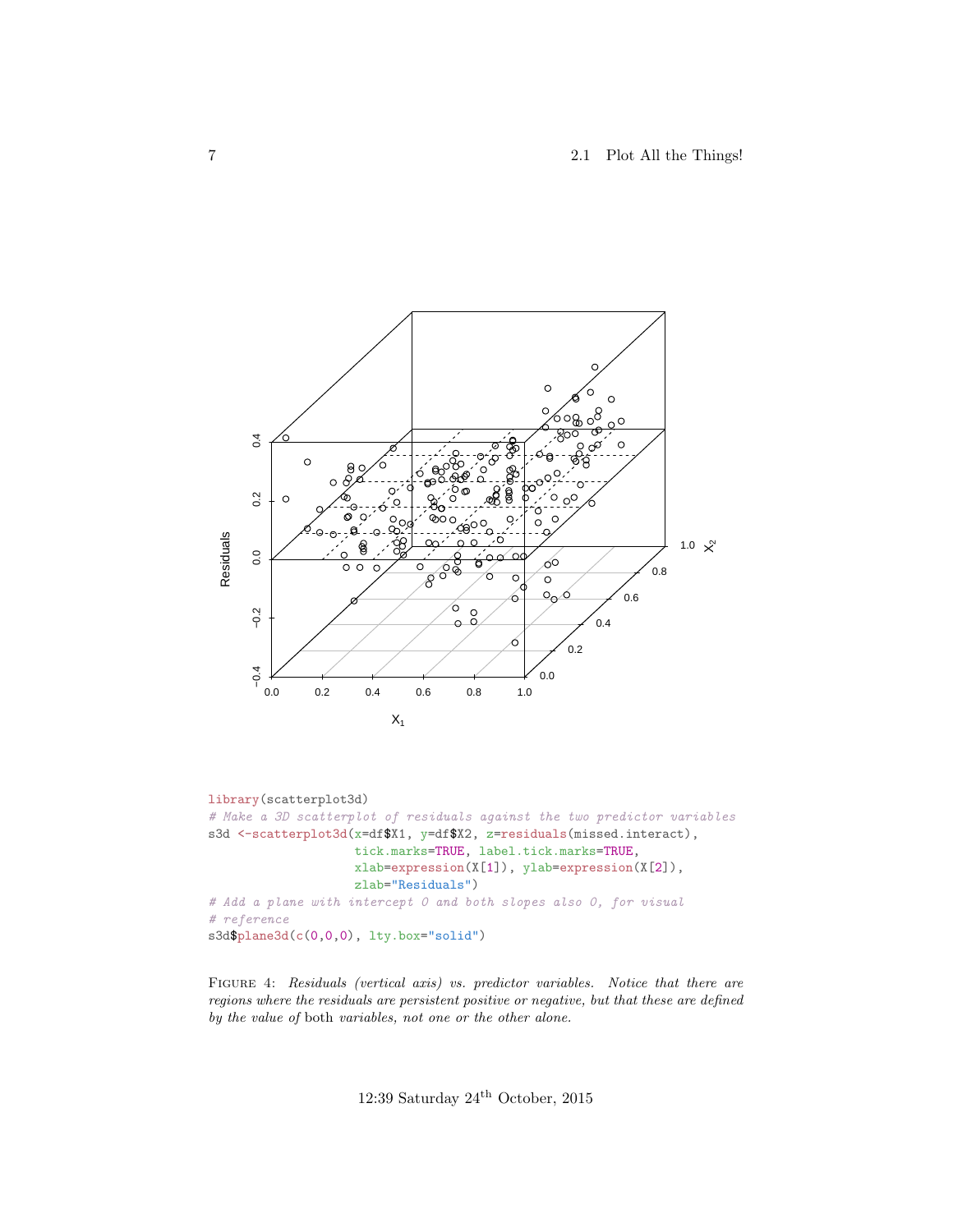### 2.2 Remedies

All of the remedies for model problems we discussed earlier, for the simple linear model, are still available to us.

Transform the response We can change the response variable from Y to  $g(Y)$ , in the hope that the assumptions of the linear-Gaussian model are more nearly satisfied for this new variable. That is, we hope that

$$
g(Y) = \beta_0 + \beta_1 X_1 + \ldots + \beta_p X_p + \epsilon, \ \epsilon \sim N(0, \sigma)^2 \tag{14}
$$

The Box-Cox method, if you want to use it, will work as well as it did for simple linear models. Computationally, we'd just fill the  $n \times 1$  response matrix with  $[g(y_1) \ g(y_2) \dots g(y_n)]^T$ , and proceed as with any other multiple regression.

However, see the handout on transformations for cautions on interpretation after such transformations.

Transform the predictors We can also transform each of the predictors, making the model

$$
Y = \beta_0 + \beta_1 f_1(X_1) + \dots \beta_p f_p(X_p) + \epsilon, \ \epsilon \sim N(0, \sigma^2)
$$
 (15)

As the notation suggests, each  $X_i$  could be subject to a different transformation. Again, it's just a matter of what we put in the columns of the x matrix before solving for  $\beta$ . Again, see the handout on transformations for cautions on interpretations.

(A model of this form is called an additive model; in 402 we will look extensively at how they can be estimated, by automatically searching for nearoptimal transformations.)

An alternative is to transform, not each predictor variable, but their linear combination:

$$
Y = h\left(\beta_0 + \beta_1 X_1 + \dots \beta_p X_p\right) + \epsilon, \ \epsilon \sim N(0, \sigma^2)
$$
\n(16)

This is called a "single index" model, because there is only one combination of the predictors, the weighted sum  $\beta_1 X_1 + \dots \beta_p X_p$ , which matters to the response. Notice that this is not the same model as the transform-Y model, even if  $h = g^{-1}$ , because of the different role of the noise.

Changing the variables used One option which is available to us with multiple regression is to add in new variables, or to remove ones we're already using. This should be done carefully, with an eye towards satisfying the model assumptions, rather than blindly increasing some score. We will discuss this extensively in lectures 20 and 26.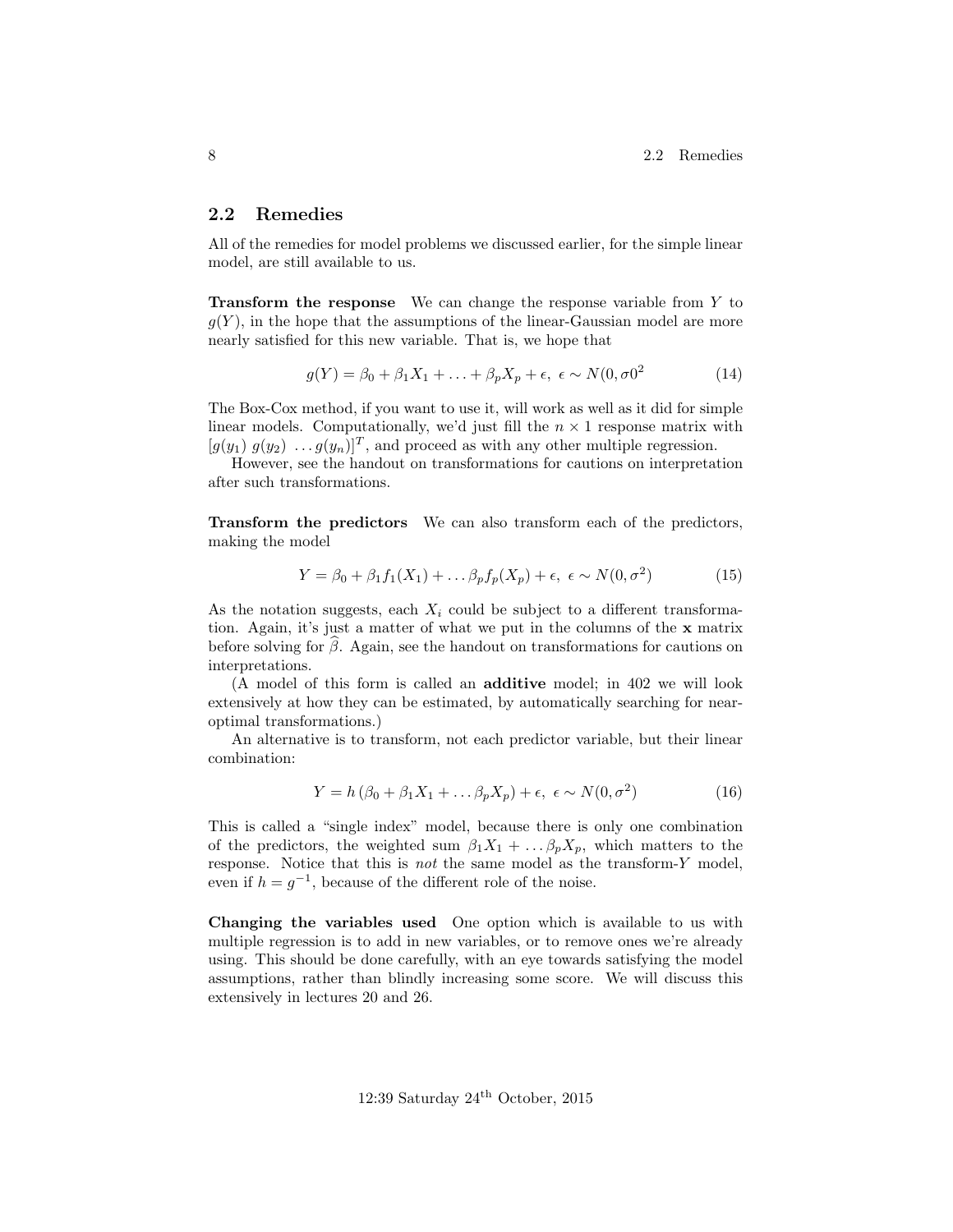## 2.3 Plot All the Things?

There is one important caution about exuberant diagnostics plotting. This is that the more checks you run, the bigger the chance that you will find something which looks weird just by chance. If we were doing formal hypothesis tests, and insisted on a uniform false positive rate of  $\alpha$ , then after running r tests, we'd expect to make  $\approx r\alpha$  rejections, even if all of our null hypotheses are true. (Why?) If you are doing lots of diagnostic plots — say, 20 or 30 or more — it becomes a very good idea to do some randomization to see whether the magnitude of the bad-looking things you're seeing is about what you should be anticipating from one plot or another, even if everything was absolutely fine.

# 3 Inference for Multiple Linear Regression

Unless I say otherwise, all results in this section presume that all of the modeling assumptions, Gaussian noise very much included, are correct. Also, all distributions stated are conditional on x.

### <span id="page-8-0"></span>3.1 Sampling Distributions

As in the simple linear model, the sampling distributions are the basis of all inference.

#### 3.1.1 Gaussian Sampling Distributions

Gaussian distribution of coefficient estimators In the simple linear model, because the noise  $\epsilon$  is Gaussian, and the coefficient estimators were linear in the noise,  $\beta_0$  and  $\beta_1$  were also Gaussian. This remains true in for Gaussian multiple linear regression models:

$$
\widehat{\beta} = (\mathbf{x}^T \mathbf{x}) \mathbf{x}^T \mathbf{Y} \tag{17}
$$

$$
= (\mathbf{x}^T \mathbf{x}) \mathbf{x}^T (\mathbf{x} \beta + \epsilon) \tag{18}
$$

$$
= \beta + (\mathbf{x}^T \mathbf{x}) \mathbf{x}^T \epsilon \tag{19}
$$

Since  $(\mathbf{x}^T\mathbf{x})\mathbf{x}^T\epsilon$  is a constant times a Gaussian, it is also a Gaussian; adding on another Gaussian still leaves us with a Gaussian. We saw the expectation and variance last time, so

$$
\widehat{\beta} \sim MVN(\beta, \sigma^2(\mathbf{x}^T \mathbf{x})^{-1})
$$
\n(20)

It follows that

<span id="page-8-1"></span>
$$
\widehat{\beta}_i \sim N\left(\beta_i, \sigma^2(\mathbf{x}^T \mathbf{x})_{ii}^{-1}\right) \tag{21}
$$

Gaussian distribution of estimated conditional means The same logic applies to the estimates of conditional means. In §[1.1,](#page-1-0) we saw that the estimated conditional means at new observations  $x'$  are given by

$$
\widehat{\mathbf{m}}(\mathbf{x}') = \mathbf{x}'(\mathbf{x}^T \mathbf{x})^{-1} \mathbf{x}^T \mathbf{y}
$$
 (22)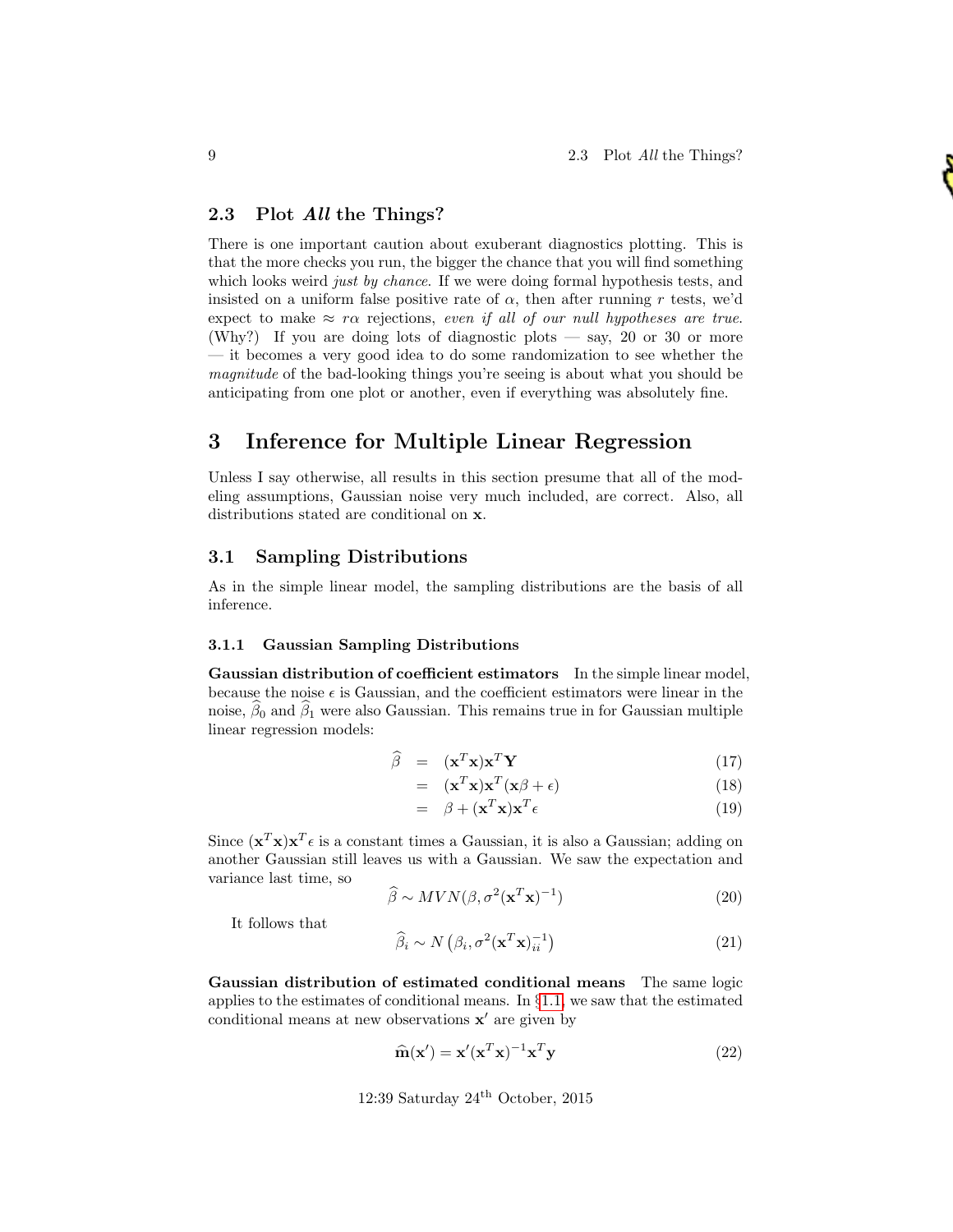#### 10 3.1 Sampling Distributions

so (Exercise )

<span id="page-9-0"></span>
$$
\widehat{\mathbf{m}}(\mathbf{x}') \sim MVN(\mathbf{x}'\beta, \sigma^2\mathbf{x}'(\mathbf{x}^T\mathbf{x})^{-1}(\mathbf{x}')^T)
$$
\n(23)

Gaussian distribution of fitted values Eq. [23](#page-9-0) simplifies for the special case of the fitted values, i.e., the estimated conditional means on the original data.

$$
\widehat{\mathbf{m}}(\mathbf{x}') \sim MVN(\mathbf{x}\beta, \sigma^2\mathbf{H})
$$
\n(24)

Gaussian distribution of residuals Similarly, the residuals have a Gaussian distribution:

$$
\mathbf{e} \sim MVN(0, \sigma^2(\mathbf{I} - \mathbf{H})
$$
\n(25)

### 3.1.2  $\hat{\sigma}^2$  and Degrees of Freedom

The in-sample mean squared error  $\hat{\sigma}^2 = n^{-1} \mathbf{e}^T \mathbf{e}$  has the distribution

$$
\frac{n\hat{\sigma}^2}{\sigma^2} \sim \chi^2_{n-(p+1)}\tag{26}
$$

I won't prove this here, because it involves the same sort of tedious manipulations of Gaussians as I evaded in showing the special-case  $\chi^2_{n-2}$  result for simple linear models. To give a hint of what's going on, though, I'll make two (related) observations.

Constraints on the residuals The residuals are not all independent of each other. In the case of the simple linear model, the fact that we estimated the model by least squares left us with two constraints,  $\sum_i e_i = 0$  and  $\sum_i e_i x_i = 0$ . If we had only one constraint, that would let us fill in the last residual if we knew the other  $n-1$  residuals. Having two constraints meant that knowing any  $n-2$  residuals determined the remaining two.

We got those constraints from the normal or estimating equations, which in turn came from setting the derivative of the mean squared error (or of the loglikelihood) to zero. In the multiple regression model, when we set the derivative to zero, we get the matrix equation

$$
\mathbf{x}^T(\mathbf{y} - \mathbf{x}\hat{\beta}) = \mathbf{0}
$$
 (27)

But the term in parentheses is just e, so the equation is

$$
\mathbf{x}^T \mathbf{e} = \mathbf{0} \tag{28}
$$

Expanding out the matrix multiplication,

$$
\begin{bmatrix}\n\sum_{i} e_{i} \\
\sum_{i} x_{i1} e_{i} \\
\vdots \\
\sum_{i} x_{ip} e_{i}\n\end{bmatrix} = \begin{bmatrix}\n0 \\
0 \\
\vdots \\
0\n\end{bmatrix}
$$
\n(29)

Thus the residuals are subject to  $p + 1$  linear constraints, and knowing any  $n - (p + 1)$  of them will fix the rest.

## 12:39 Saturday  $24^{\text{th}}$  October, 2015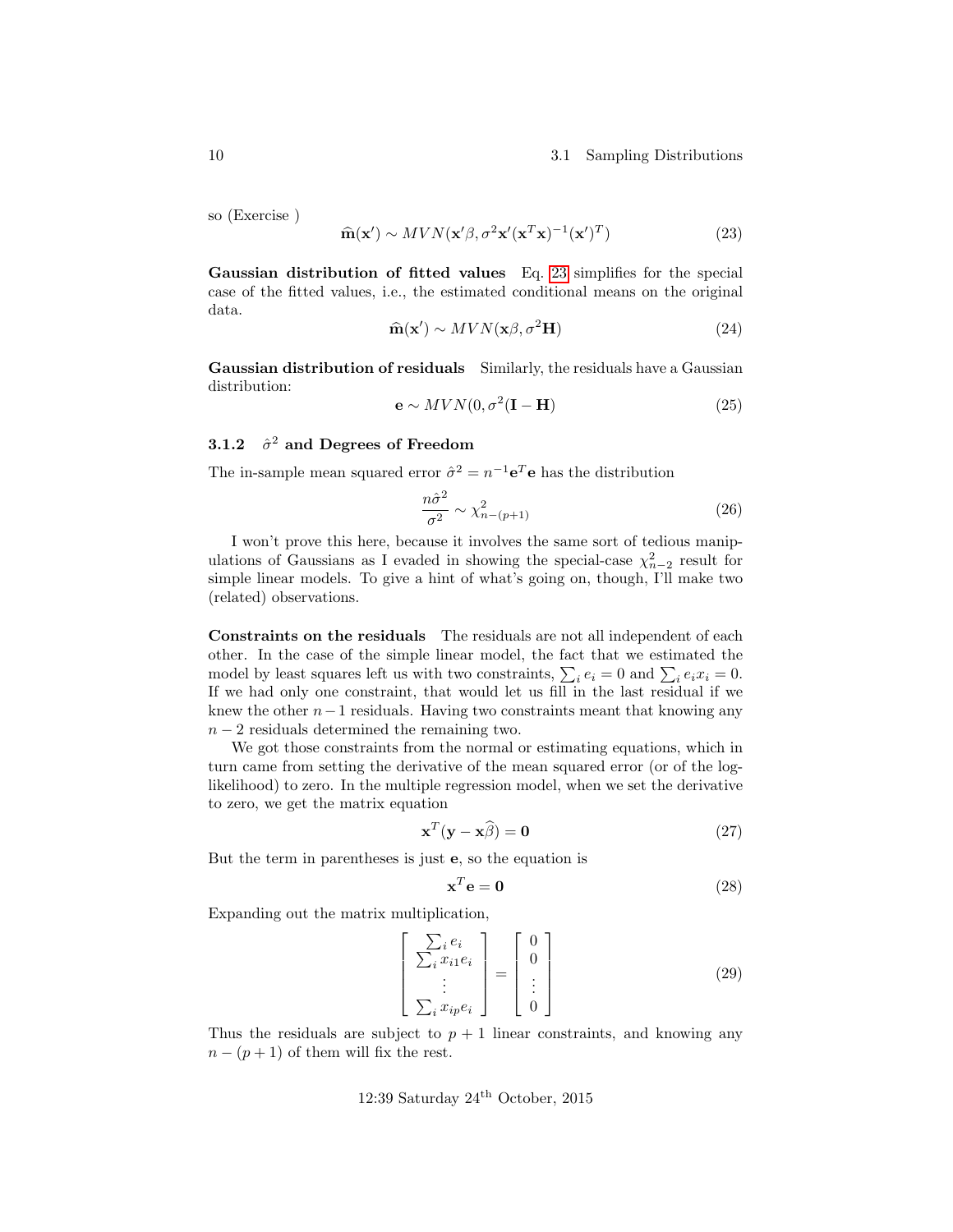Geometric interpretation of constraints The vector of residuals e is a point in an n-dimensional space. As a random vector, without any constraints it could lie anywhere in that space, as, for instance,  $\epsilon$  can. The constraints, however, for it to live in a lower-dimensional subspace, specifically, a space of dimension  $n - (p + 1)$ .

**Bias of**  $\hat{\sigma}^2$  As more of a formal manipulation, when we look at the expectation of  $\hat{\sigma}^2$ , we get

$$
\mathbb{E}\left[\hat{\sigma}^2\right] = \frac{1}{n}\mathbb{E}\left[\mathbf{e}^T\mathbf{e}\right]
$$
 (30)

$$
= \frac{1}{n} \mathbb{E}\left[ ((\mathbf{I} - \mathbf{H})\mathbf{e})^T ((\mathbf{I} - \mathbf{H})\mathbf{e}) \right]
$$
(31)

$$
= \frac{1}{n} \mathbb{E} \left[ \mathbf{e}^T (\mathbf{I}^T - \mathbf{H}^T) (\mathbf{I} - \mathbf{H}) \mathbf{e} \right]
$$
 (32)

$$
= \frac{1}{n} \mathbb{E} \left[ \mathbf{e}^T (\mathbf{I} - \mathbf{H} - \mathbf{H}^T + \mathbf{H}^T \mathbf{H}) \mathbf{e} \right]
$$
(33)

$$
= \frac{1}{n} \mathbb{E} \left[ \mathbf{e}^T (\mathbf{I} - \mathbf{H}) \mathbf{e} \right]
$$
 (34)

using the easily-checked facts that  $\mathbf{H} = \mathbf{H}^T$ , and that  $\mathbf{H}^2 = \mathbf{H}$ . We've therefore reduced the expectation to a quadratic form, and so (Lecture 13)

$$
\mathbb{E}\left[\hat{\sigma}^2\right] = \frac{1}{n}\operatorname{tr}\left((\mathbf{I} - \mathbf{H})\operatorname{Var}\left[\mathbf{e}\right]\right) \tag{35}
$$

$$
= \frac{1}{n} \operatorname{tr} \left( (\mathbf{I} - \mathbf{H}) \sigma^2 (\mathbf{I} - \mathbf{H}) \right) \tag{36}
$$

$$
= \frac{\sigma^2}{n} tr (\mathbf{I} - \mathbf{H})^2
$$
 (37)

$$
= \frac{\sigma^2}{n} tr(\mathbf{I} - \mathbf{H}) \tag{38}
$$

since we've just seen that  $(I - H)^2 = (I - H)$ , and  $(Eq. 10)$  $(Eq. 10)$  Var  $[e] = \sigma^2 (I - H)$ . Making one last push,

$$
\mathbb{E}\left[\hat{\sigma}^2\right] = \frac{\sigma^2}{n}(n-p-1)
$$
\n(39)

since  $tr I = n$  while (as you proved in the homework)  $tr H = p + 1$ .

# 3.2 t Distributions for Coefficient and Conditional Mean Estimators

From Eq. [21,](#page-8-1) it follows that

$$
\frac{\hat{\beta}_i - \beta_i}{\sigma^2 (\mathbf{x}^T \mathbf{x})_{ii}^{-1}} \sim N(0, 1)
$$
\n(40)

This would be enough to let us do hypothesis tests and form confidence intervals, if only we knew  $\sigma^2$ , Since that's estimated itself, and  $\hat{\sigma}^2$  has a distribution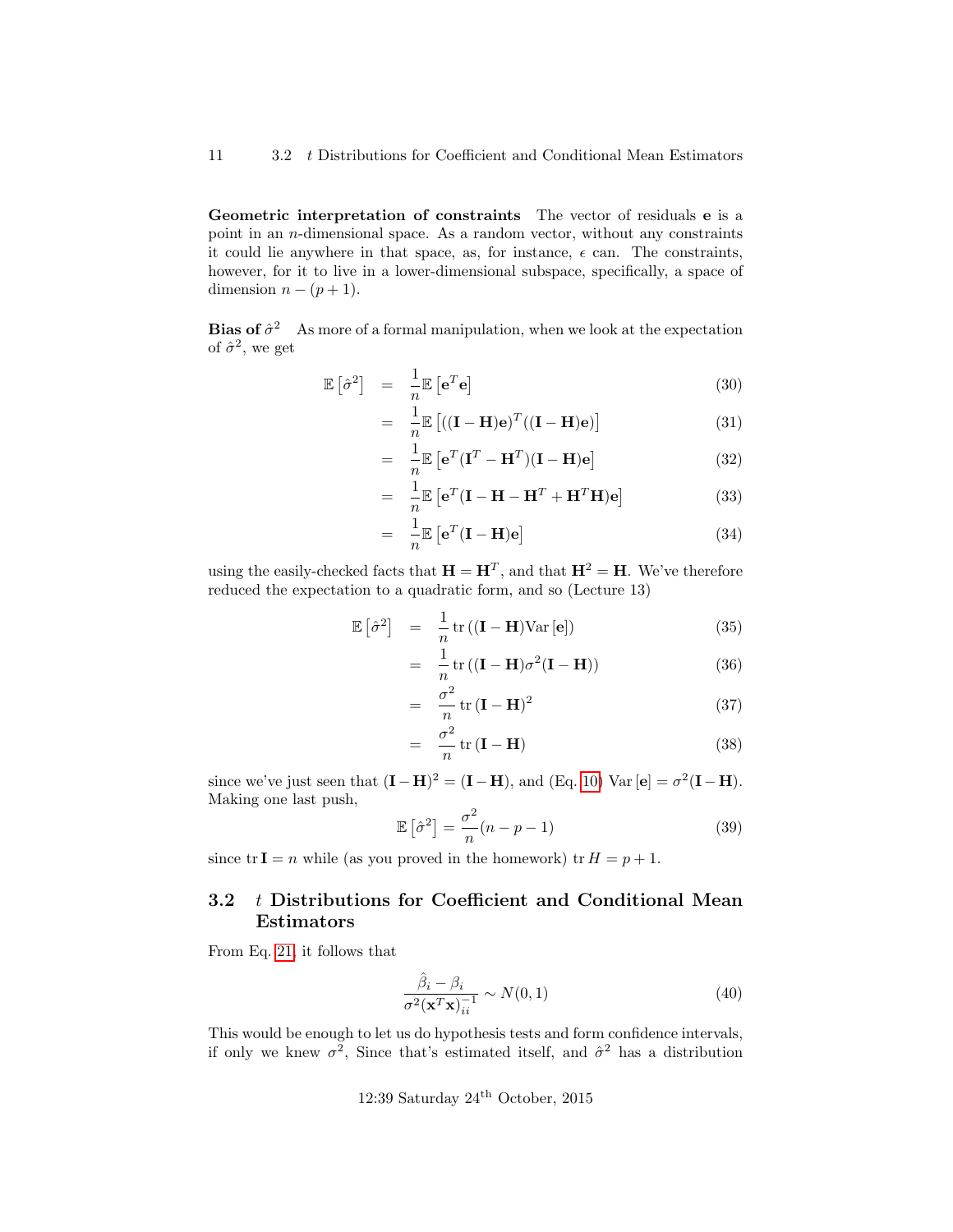derived from a  $\chi^2_{n-p-1}$ , we can go through the same arguments we did in the simple linear model case to get  $t$  distributions. Specifically,

$$
\frac{\hat{\beta}_i - \beta_i}{\hat{\text{se}}\left[\hat{\beta}_i\right]} \sim t_{n-p-1} \tag{41}
$$

The same applies to the estimated conditional means, and to the distribution of a new  $Y'$  around the estimated conditional mean (in a prediction interval). Thus, all the theory we did for parametric and predictive inference in the simple model carries over, just with a different number of degrees of freedom.

As with the simple model,  $t_{n-p-1} \rightarrow N(0, 1)$ , so t statistics approach z statistics as the sample size grows.

### 3.3 What, Exactly, Is R Testing?

The summary function lists a *p*-value for each coefficient in a linear model. For each coefficient, say  $\beta_i$ , this is the *p*-value in testing the hypothesis that  $\beta_i = 0$ . It is important to be very clear about exactly what this means.

The hypothesis being tested is "Y is a linear function of all of the  $X_i$ ,  $i \in 1$ : p, with constant-variance, independent Gaussian noise, and it just so happens that  $\beta_i = 0$ ". Since, as we saw in Lecture 14, the optimal coefficients for each predictor variable depend on which other variables are included in the model (through the off-diagonal terms in  $(\mathbf{x}^T \mathbf{x})^{-1}$ ), this is a *very* specific hypothesis. In particular, whether the null hypothesis that  $\beta_i = 0$  is true or not can easily depend on what other variables are included in the regression. What is really being checked here is, in ordinary language, something like "If you included all these other variables, would the model really fit that much better if you gave  $X_i$  a non-zero slope?"

#### 3.3.1 Why, on Earth, Would You Want to Test That?

I am afraid that usually the answer is "you do not actually want to test that". You should ask yourself, carefully, whether it would really make any difference to you to know that the coefficient was precisely zero. (See Lecture 8, for some ideas about when that's worth testing and when it isn't.)

### 3.3.2 What Will Tend to Make a  $\hat{\beta}$  Significant?

The t statistic for testing  $\beta_i = 0$  is

$$
\frac{\hat{\beta}_i}{\hat{\mathbf{s}} \hat{\mathbf{e}} \left[ \hat{\beta}_i \right]}\tag{42}
$$

We know that  $\hat{\beta}_i$ , being unbiased, will have a distribution centered on  $\beta_i$ , and the typical deviation away from that will in fact be about  $\hat{\mathfrak{se}}\left[\hat{\beta}_i\right]$  in size, so we need to get a grip on that standard error.

12:39 Saturday 
$$
24^{\text{th}}
$$
 October, 2015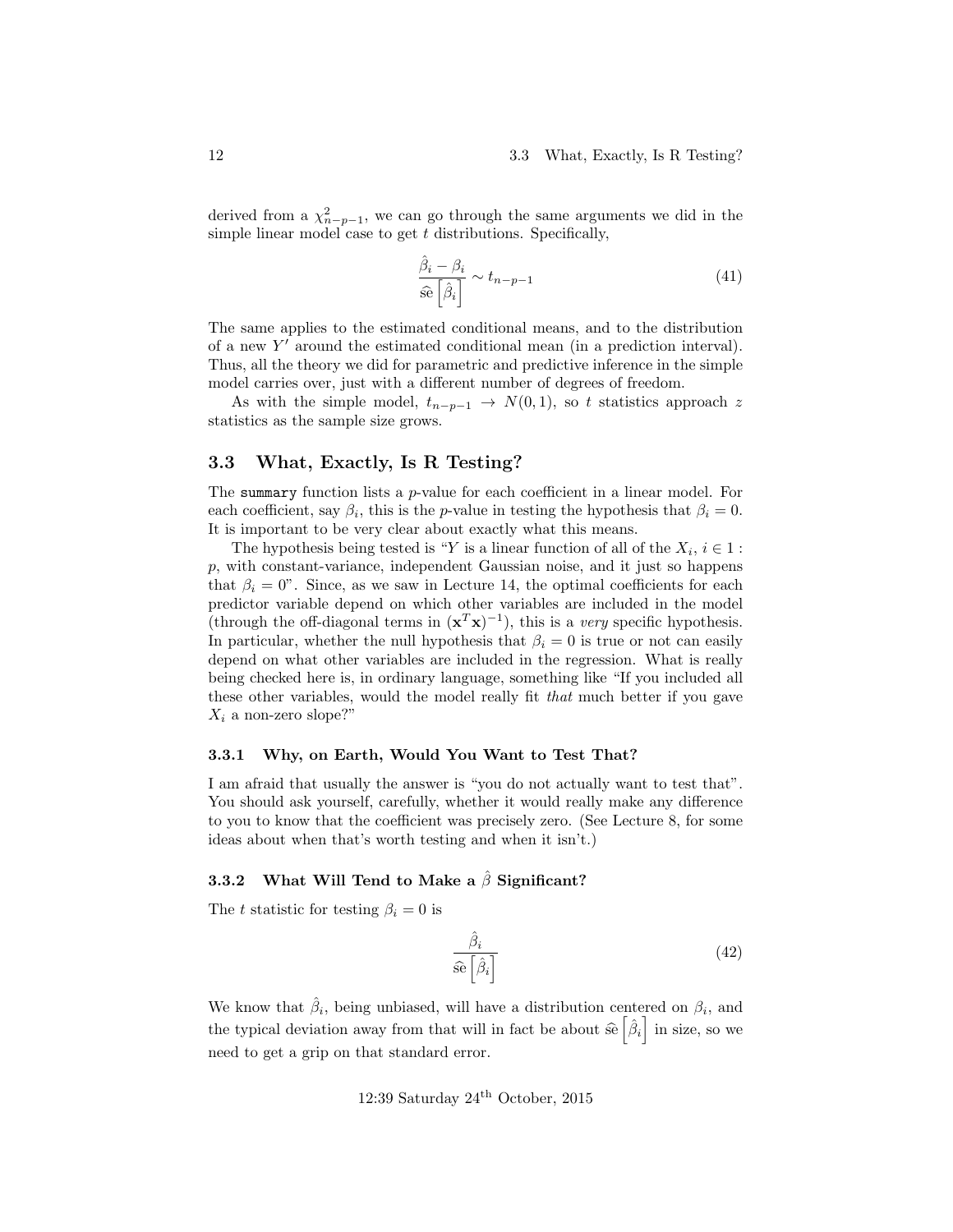#### 13 3.3 What, Exactly, Is R Testing?

From the theory above,

$$
\hat{\mathbf{se}}\left[\hat{\beta}_i\right] = \sqrt{\frac{\hat{\sigma}^2}{n} \left(\frac{1}{n}\mathbf{x}^T\mathbf{x}\right)^{-1}}\tag{43}
$$

You showed in the homework (problem 3) that

$$
\left(\frac{1}{n}\mathbf{x}^T\mathbf{x}\right) = \begin{bmatrix} 1 & \frac{\overline{x_1}}{\overline{x_1}} & \frac{\overline{x_2}}{\overline{x_1}} & \cdots & \frac{\overline{x_p}}{\overline{x_1 x_2}} \\ \vdots & \vdots & \vdots & \vdots \\ \frac{\overline{x_p}}{\overline{x_p}} & \frac{\overline{x_1 x_p}}{\overline{x_1 x_p}} & \cdots & \frac{\overline{x_p}}{\overline{x_p^2}} \end{bmatrix}
$$
(44)

What will happen when we invert this? You can check (Exercise ??) that if  $\overline{x_i x_j} = \overline{x_i} \overline{x_j}$  for all i, j, we'll get a diagonal matrix. Except for the very first entry on the diagonal (corresponding to the intercept), the entries will be inversely proportional to the variances of the predictor variables. If  $\overline{x_i x_j} \neq \overline{x_i} \overline{x_j}$ , the predictors are correlated, and this is going to increase the variance of their coefficients.

So, to sum up, four things control the standard error in  $\hat{\beta}_i$ :  $\sigma^2$ , the variance around the true regression function, since all standard errors are proportional to  $\sigma$ ; *n*, since (all else being equal) all the standard errors are proportional to  $1/\sqrt{n}$ ; the sample variance of  $X_i$  (since having data more widely spread on that axis makes it easier to find the slope); and the sample correlation between  $X_i$ and the other  $X_i$  (since strong correlations, positive or negative, make it harder to find their specific slopes).

What are the consequences?

- 1. Since, on any one data set,  $\sigma^2$  and n are the same for all coefficients, the ones which are going to have the biggest test statistics, and so be "most significant", are the ones where (i)  $|\beta_i|$  is large, (ii) the sample variance of  $X_i$  is large, and (iii) the sample correlation of  $X_i$  with other predictors is small.
- 2. The coefficients with the smallest  $p$ -values aren't necessarily the largest, let alone the most important; they may just be the most precisely measured.
- 3. Two people dealing with the same system, with precisely the same parameters and even the same  $n$ , can find different sets of coefficients to be significant, if their design matrices x differ. In fact, there need be no overlap in which coefficients are significant at  $all<sup>1</sup>$  $all<sup>1</sup>$  $all<sup>1</sup>$ .
- 4. Adding or removing predictors will change which coefficients are significant, not just by changing the  $\beta_i$ , but also changing the standard error.
- 5. Holding all the parameters fixed and letting n grow, the t statistic will go off to  $\pm\infty$ , unless  $\beta_i = 0$  exactly. Every non-zero coefficient eventually becomes significant at arbitrarily small levels.

<span id="page-12-0"></span><sup>&</sup>lt;sup>1</sup>In this case, the natural thing to do would be to combine the data sets.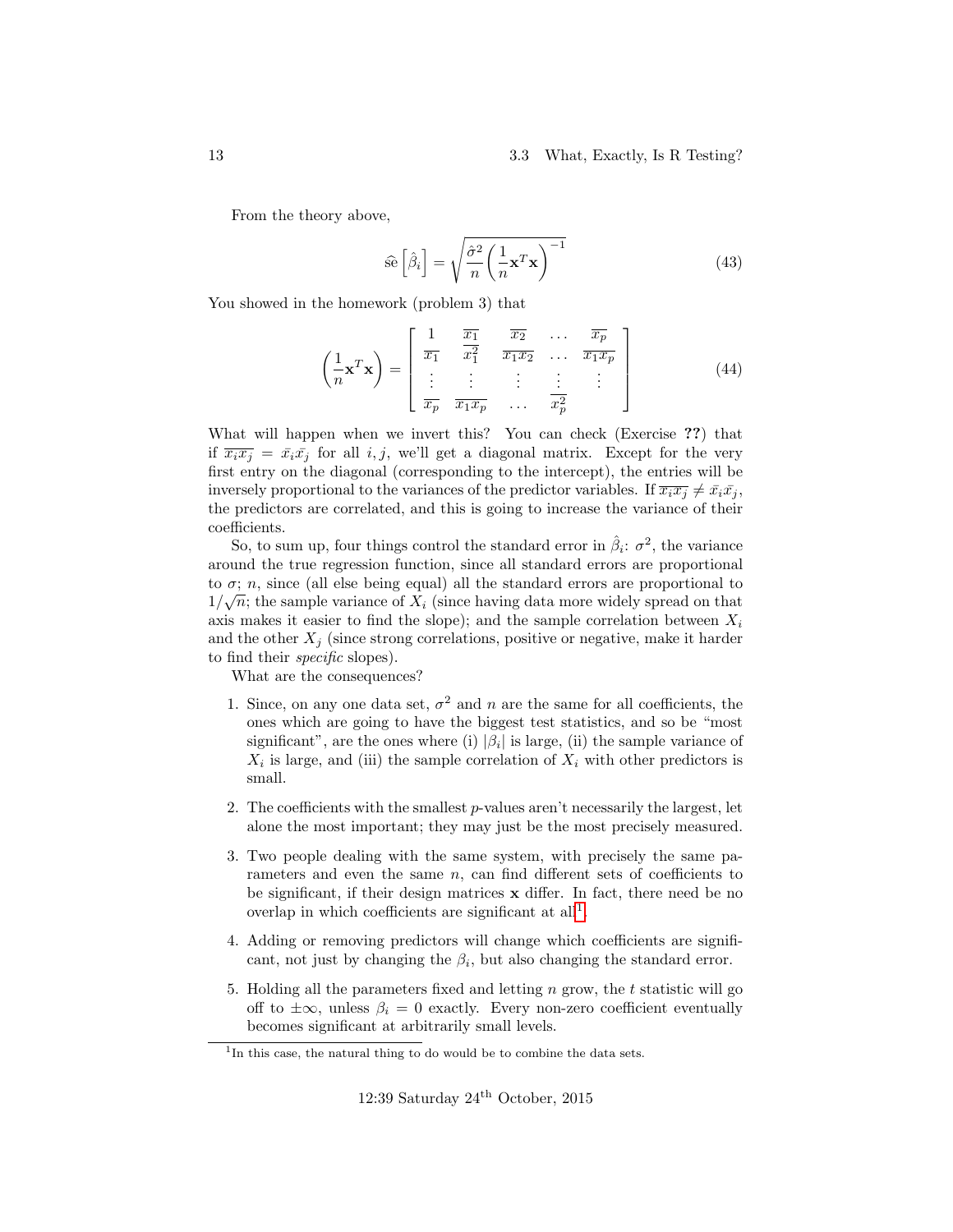The same reasoning as in lecture  $8$  shows that p-values will tend to go to zero exponentially fast as n grows, unless of course  $\beta_i = 0$ .

### 3.3.3 Things It Would Be Very Stupid to Do, So Of Course You Would Never Even Think of Doing Them

- Saying " $\beta_i$  wasn't significantly different from zero, so  $X_i$  doesn't matter for Y". After all,  $X_i$  could still be an important cause of Y, but we don't have enough data, or enough variance on  $X_i$ , or enough variance in  $X_i$ uncorrelated with other  $X$ 's, to accurately estimate its slope. All of these would prevent us from saying that  $\beta_i$  was *significantly* different from 0, i.e., distinguishable from 0 with high reliability.
- Saying " $\beta_i$  was significantly different from zero, so  $X_i$  really matters to Y". After all, any  $\beta_i$  which is not *exactly* zero can be made arbitrarily significant by increasing n and/or the sample variance of  $X_i$ . That is, its t statistic will go to  $\pm \infty$ , and the p-value as small as you have patience to make it.
- Deleting all the variables whose coefficients didn't have stars by them, and re-running the regression. After all, since it makes no sense to pretend that the statistically significant variables are the only ones which matter, limiting the regression to the statistically significant variables is even less sensible.
- Saying "all my coefficients are really significant, so the linear-Gaussian model must be right". After all, all the hypothesis tests on individual coefficients presume the linear Gaussian model, both in the null and in the alternative. The tests have no power to notice nonlinearities, nonconstant noise variance, or non-Gaussian noise.

# 4 Further Reading

The marginal figures are taken from Allie Brosh, "This Is Why I'll Never Be an Adult", [Hyperbole and a Half](http://hyperboleandahalf.blogspot.com/2010/06/this-is-why-ill-never-be-adult.html), 17 June 2010, without permission but with the deepest possible respect. If these notes do nothing beyond inspiring you to read one of the greatest moral psychologists of our age, they will have done more than many classes.

On a profoundly lower plane, ? has one of the most sensible discussions of the uses and abuses of statistical inference in multiple regression I know of.

We will discuss additive models (where we automatically search for transformations of the predictors) extensively in 402 (?, ch. 9). Single-index models are used widely in econometrics; see, for instance, ?.